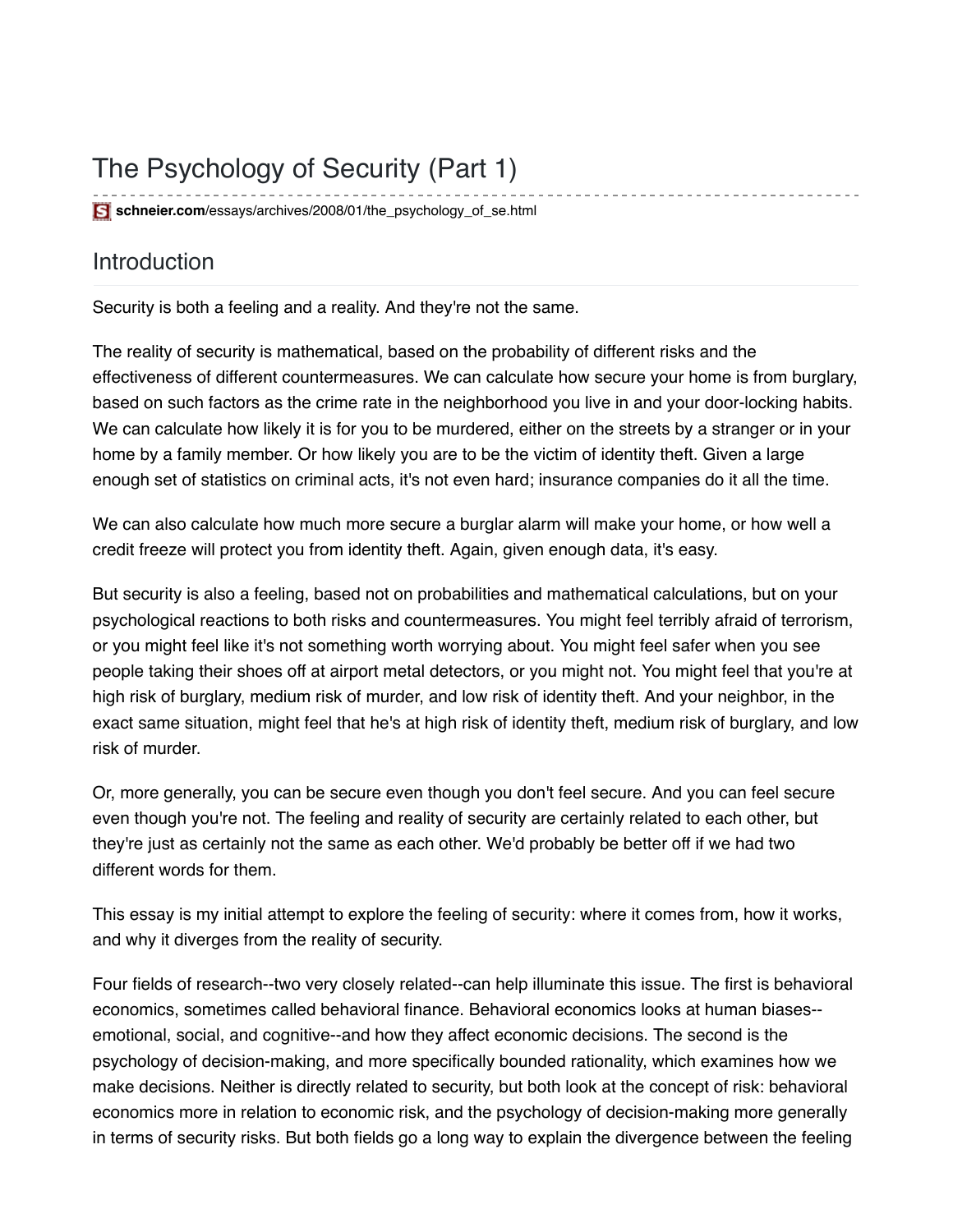and the reality of security and, more importantly, where that divergence comes from.

There is also direct research into the psychology of risk. Psychologists have studied risk perception, trying to figure out when we exaggerate risks and when we downplay them.

A fourth relevant field of research is neuroscience. The psychology of security is intimately tied to how we think: both intellectually and emotionally. Over the millennia, our brains have developed complex mechanisms to deal with threats. Understanding how our brains work, and how they fail, is critical to understanding the feeling of security.

These fields have a lot to teach practitioners of security, whether they're designers of computer security products or implementers of national security policy. And if this paper seems haphazard, it's because I am just starting to scratch the surface of the enormous body of research that's out there. In some ways I feel like a magpie, and that much of this essay is me saying: "Look at this! Isn't it fascinating? Now look at this other thing! Isn't that amazing, too?" Somewhere amidst all of this, there are threads that tie it together, lessons we can learn (other than "people are weird"), and ways we can design security systems that take the feeling of security into account rather than ignoring it.

# The Trade-Off of Security

Security is a trade-off. This is something I have written about extensively, and is a notion critical to understanding the psychology of security. There's no such thing as absolute security, and any gain in security always involves some sort of trade-off.

Security costs money, but it also costs in time, convenience, capabilities, liberties, and so on. Whether it's trading some additional home security against the inconvenience of having to carry a key around in your pocket and stick it into a door every time you want to get into your house, or trading additional security from a particular kind of airplane terrorism against the time and expense of searching every passenger, all security is a trade-off.

I remember in the weeks after 9/11, a reporter asked me: "How can we prevent this from ever happening again?" "That's easy," I said, "simply ground all the aircraft."

It's such a far-fetched trade-off that we as a society will never make it. But in the hours after those terrorist attacks, it's exactly what we did. When we didn't know the magnitude of the attacks or the extent of the plot, grounding every airplane was a perfectly reasonable trade-off to make. And even now, years later, I don't hear anyone second-guessing that decision.

It makes no sense to just look at security in terms of effectiveness. "Is this effective against the threat?" is the wrong question to ask. You need to ask: "Is it a good trade-off?" Bulletproof vests work well, and are very effective at stopping bullets. But for most of us, living in lawful and relatively safe industrialized countries, wearing one is not a good trade-off. The additional security isn't worth it: isn't worth the cost, discomfort, or unfashionableness. Move to another part of the world, and you might make a different trade-off.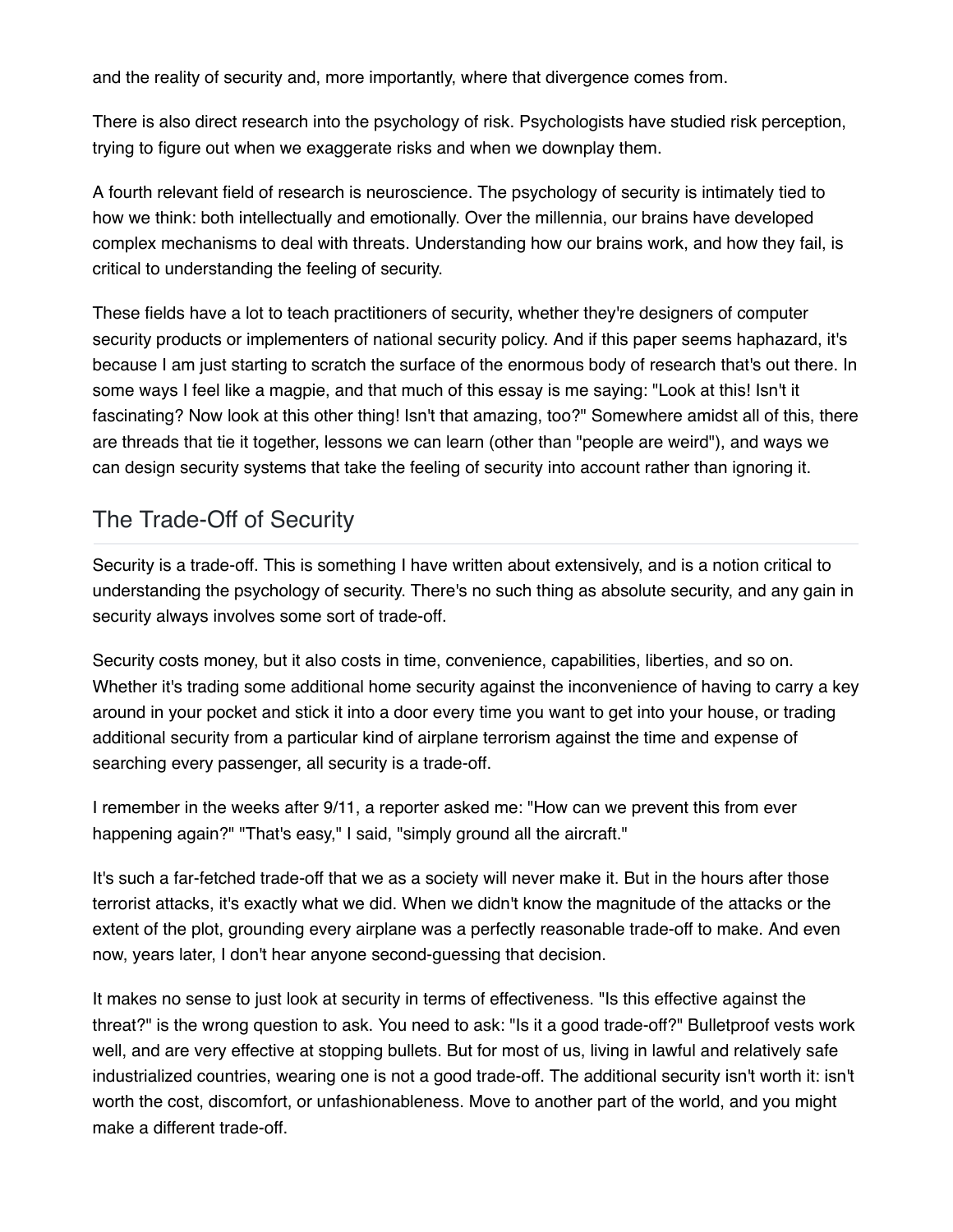We make security trade-offs, large and small, every day. We make them when we decide to lock our doors in the morning, when we choose our driving route, and when we decide whether we're going to pay for something via check, credit card, or cash. They're often not the only factor in a decision, but they're a contributing factor. And most of the time, we don't even realize it. We make security tradeoffs intuitively.

These intuitive choices are central to life on this planet. Every living thing makes security trade-offs, mostly as a species--evolving this way instead of that way--but also as individuals. Imagine a rabbit sitting in a field, eating clover. Suddenly, he spies a fox. He's going to make a security trade-off: should I stay or should I flee? The rabbits that are good at making these trade-offs are going to live to reproduce, while the rabbits that are bad at it are either going to get eaten or starve. This means that, as a successful species on the planet, humans should be really good at making security trade-offs.

And yet, at the same time we seem hopelessly bad at it. We get it wrong all the time. We exaggerate some risks while minimizing others. We exaggerate some costs while minimizing others. Even simple trade-offs we get wrong, wrong, wrong--again and again. A Vulcan studying human security behavior would call us completely illogical.

The truth is that we're not bad at making security trade-offs. We are very well adapted to dealing with the security environment endemic to hominids living in small family groups on the highland plains of East Africa. It's just that the environment of New York in 2007 is different from Kenya circa 100,000 BC. And so our feeling of security diverges from the reality of security, and we get things wrong.

There are several specific aspects of the security trade-off that can go wrong. For example:

- 1. The severity of the risk.
- 2. The probability of the risk.
- 3. The magnitude of the costs.
- 4. How effective the countermeasure is at mitigating the risk.
- 5. How well disparate risks and costs can be compared.

The more your perception diverges from reality in any of these five aspects, the more your perceived trade-off won't match the actual trade-off. If you think that the risk is greater than it really is, you're going to overspend on mitigating that risk. If you think the risk is real but only affects other people--for whatever reason--you're going to underspend. If you overestimate the costs of a countermeasure, you're less likely to apply it when you should, and if you overestimate how effective a countermeasure is, you're more likely to apply it when you shouldn't. If you incorrectly evaluate the trade-off, you won't accurately balance the costs and benefits.

A lot of this can be chalked up to simple ignorance. If you think the murder rate in your town is onetenth of what it really is, for example, then you're going to make bad security trade-offs. But I'm more interested in divergences between perception and reality that *can't* be explained that easily. Why is it that, even if someone knows that automobiles kill 40,000 people each year in the U.S. alone, and airplanes kill only hundreds worldwide, he is more afraid of airplanes than automobiles? Why is it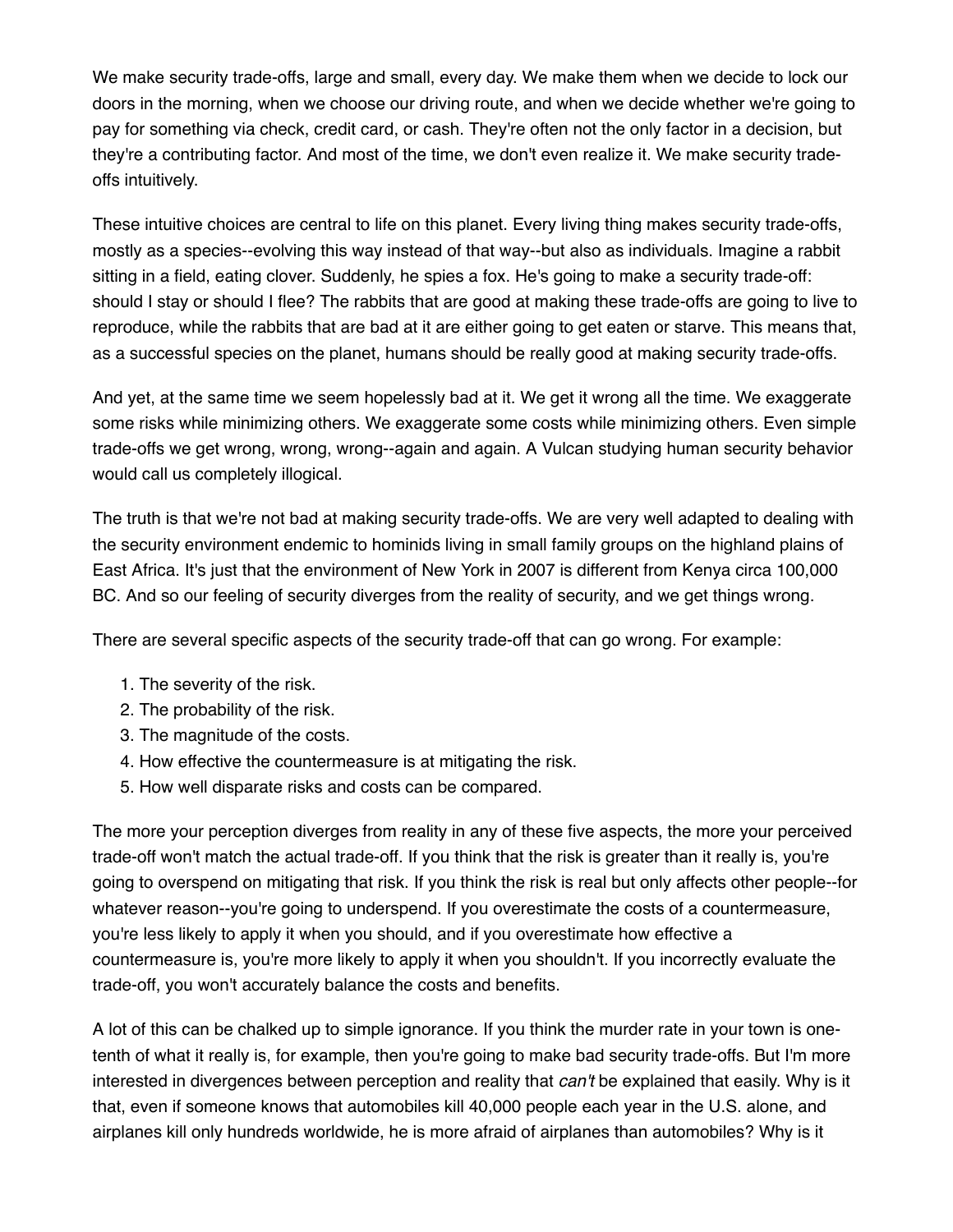that, when food poisoning kills 5,000 people every year and 9/11 terrorists killed 2,973 people in one non-repeated incident, we are spending tens of billions of dollars per year (not even counting the wars in Iraq and Afghanistan) on terrorism defense while the entire budget for the Food and Drug Administration in 2007 is only \$1.9 billion?

It's my contention that these irrational trade-offs can be explained by psychology. That something inherent in how our brains work makes us more likely to be afraid of flying than of driving, and more likely to want to spend money, time, and other resources mitigating the risks of terrorism than those of food poisoning. And moreover, that these seeming irrationalities have a good evolutionary reason for existing: they've served our species well in the past. Understanding what they are, why they exist, and why they're failing us now is critical to understanding how we make security decisions. It's critical to understanding why, as a successful species on the planet, we make so many bad security tradeoffs.

### Conventional Wisdom About Risk

Most of the time, when the perception of security doesn't match the reality of security, it's because the perception of the risk doesn't match the reality of the risk. We worry about the wrong things: paying too much attention to minor risks and not enough attention to major ones. We don't correctly assess the magnitude of different risks. A lot of this can be chalked up to bad information or bad mathematics, but there are some general pathologies that come up over and over again.

In *Beyond Fear*, I listed five:

- People exaggerate spectacular but rare risks and downplay common risks.
- People have trouble estimating risks for anything not exactly like their normal situation.
- Personified risks are perceived to be greater than anonymous risks.
- People underestimate risks they willingly take and overestimate risks in situations they can't control.
- Last, people overestimate risks that are being talked about and remain an object of public scrutiny.<sup>1</sup>

David Ropeik and George Gray have a longer list in their book *Risk: A Practical Guide for Deciding What's Really Safe and What's Really Dangerous in the World Around You*:

- Most people are more afraid of risks that are new than those they've lived with for a while. In the summer of 1999, New Yorkers were extremely afraid of West Nile virus, a mosquito-borne infection that had never been seen in the United States. By the summer of 2001, though the virus continued to show up and make a few people sick, the fear had abated. The risk was still there, but New Yorkers had lived with it for a while. Their familiarity with it helped them see it differently.
- Most people are less afraid of risks that are natural than those that are human-made. Many people are more afraid of radiation from nuclear waste, or cell phones, than they are of radiation from the sun, a far greater risk.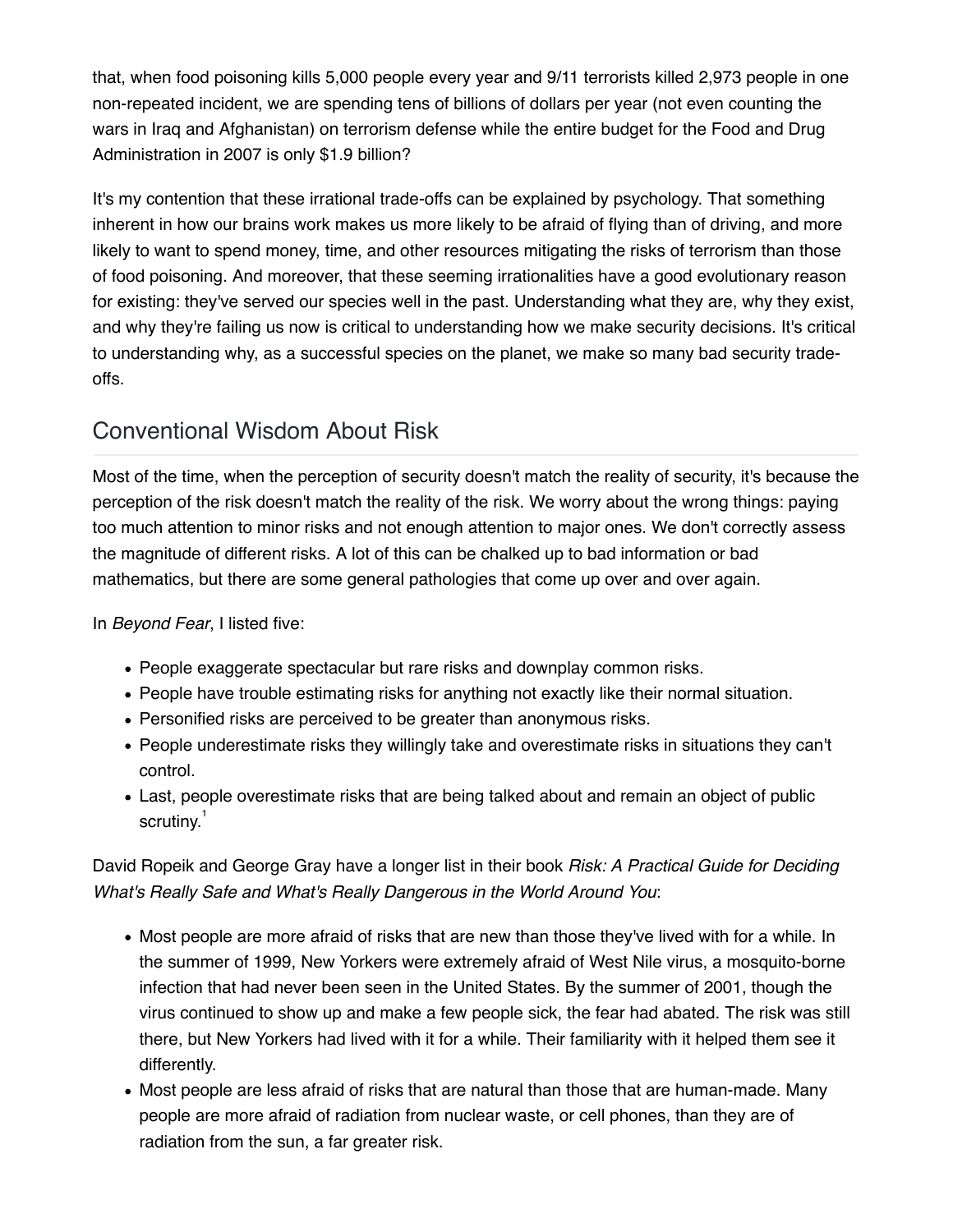- Most people are less afraid of a risk they choose to take than of a risk imposed on them. Smokers are less afraid of smoking than they are of asbestos and other indoor air pollution in their workplace, which is something over which they have little choice.
- Most people are less afraid of risks if the risk also confers some benefits they want. People risk injury or death in an earthquake by living in San Francisco or Los Angeles because they like those areas, or they can find work there.
- Most people are more afraid of risks that can kill them in particularly awful ways, like being eaten by a shark, than they are of the risk of dying in less awful ways, like heart disease--the leading killer in America.
- Most people are less afraid of a risk they feel they have some control over, like driving, and more afraid of a risk they don't control, like flying, or sitting in the passenger seat while somebody else drives.
- Most people are less afraid of risks that come from places, people, corporations, or governments they trust, and more afraid if the risk comes from a source they don't trust. Imagine being offered two glasses of clear liquid. You have to drink one. One comes from Oprah Winfrey. The other comes from a chemical company. Most people would choose Oprah's, even though they have no facts at all about what's in either glass.
- We are more afraid of risks that we are more aware of and less afraid of risks that we are less aware of. In the fall of 2001, awareness of terrorism was so high that fear was rampant, while fear of street crime and global climate change and other risks was low, not because those risks were gone, but because awareness was down.
- We are much more afraid of risks when uncertainty is high, and less afraid when we know more, which explains why we meet many new technologies with high initial concern.
- Adults are much more afraid of risks to their children than risks to themselves. Most people are more afraid of asbestos in their kids' school than asbestos in their own workplace.
- You will generally be more afraid of a risk that could directly affect you than a risk that threatens others. U.S. citizens were less afraid of terrorism before September 11, 2001, because up till then the Americans who had been the targets of terrorist attacks were almost always overseas. But suddenly on September 11, the risk became personal. When that happens, fear goes up, even though the statistical reality of the risk may still be very low.  $^{2}$

Others make these and similar points, which are summarized in Table 1. $3456$ 

When you look over the list in Table 1, the most remarkable thing is how reasonable so many of them seem. This makes sense for two reasons. One, our perceptions of risk are deeply ingrained in our brains, the result of millions of years of evolution. And two, our perceptions of risk are generally pretty good, and are what have kept us alive and reproducing during those millions of years of evolution.

#### **People exaggerate risks that are: People downplay risks that are:**

Table 1: Conventional Wisdom About People and Risk Perception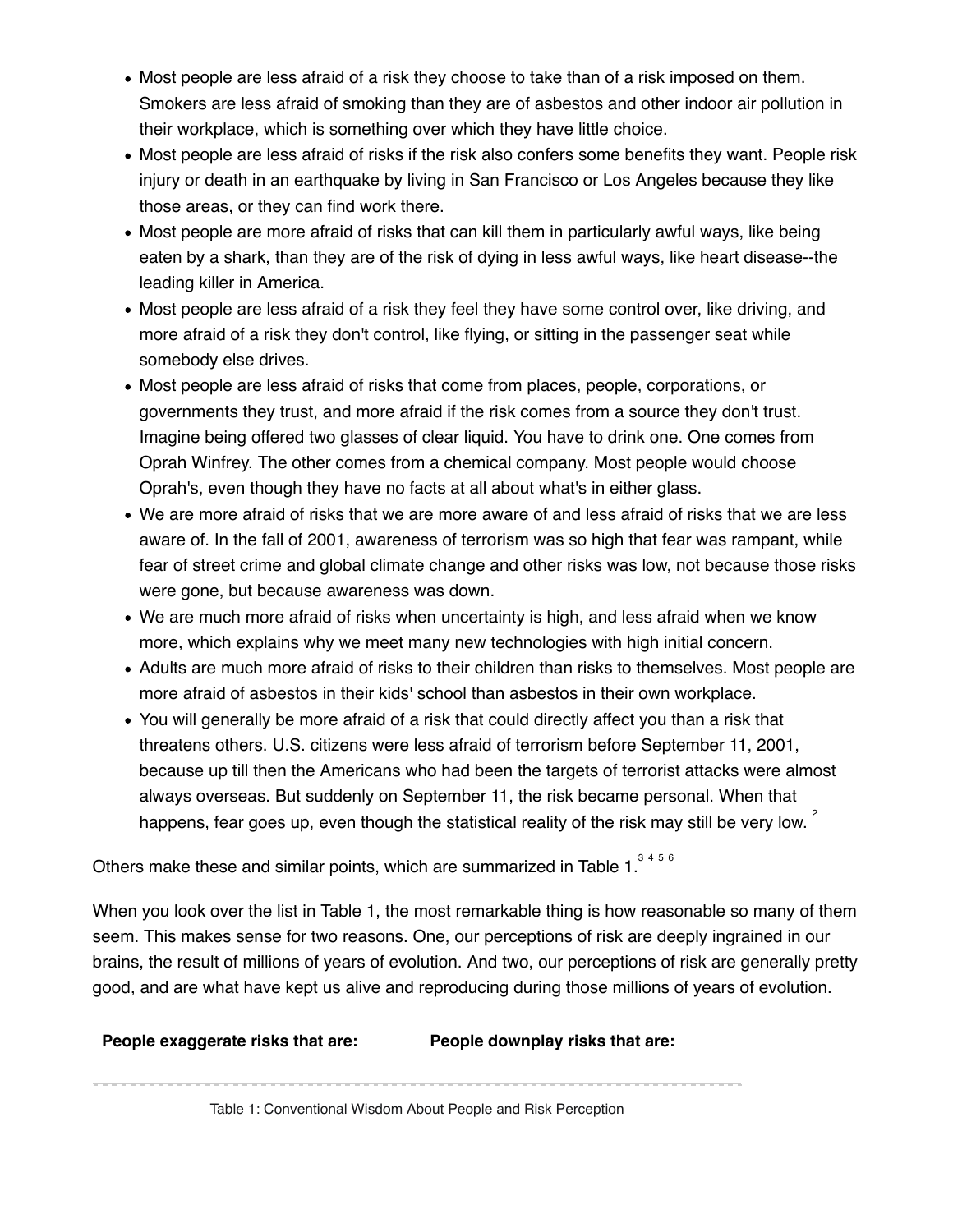| Spectacular                                 | Pedestrian                                   |
|---------------------------------------------|----------------------------------------------|
| Rare                                        | Common                                       |
| Personified                                 | Anonymous                                    |
| Beyond their control, or externally imposed | More under their control, or taken willingly |
| <b>Talked about</b>                         | Not discussed                                |
| Intentional or man-made                     | Natural                                      |
| Immediate                                   | Long-term or diffuse                         |
| Sudden                                      | Evolving slowly over time                    |
| Affecting them personally                   | Affecting others                             |
| New and unfamiliar                          | Familiar                                     |
| Uncertain                                   | Well understood                              |
| Directed against their children             | Directed towards themselves                  |
| Morally offensive                           | Morally desirable                            |
| Entirely without redeeming features         | Associated with some ancillary benefit       |
| Not like their current situation            | Like their current situation                 |

When our risk perceptions fail today, it's because of new situations that have occurred at a faster rate than evolution: situations that exist in the world of 2007, but didn't in the world of 100,000 BC. Like a squirrel whose predator-evasion techniques fail when confronted with a car, or a passenger pigeon who finds that evolution prepared him to survive the hawk but not the shotgun, our innate capabilities to deal with risk can fail when confronted with such things as modern human society, technology, and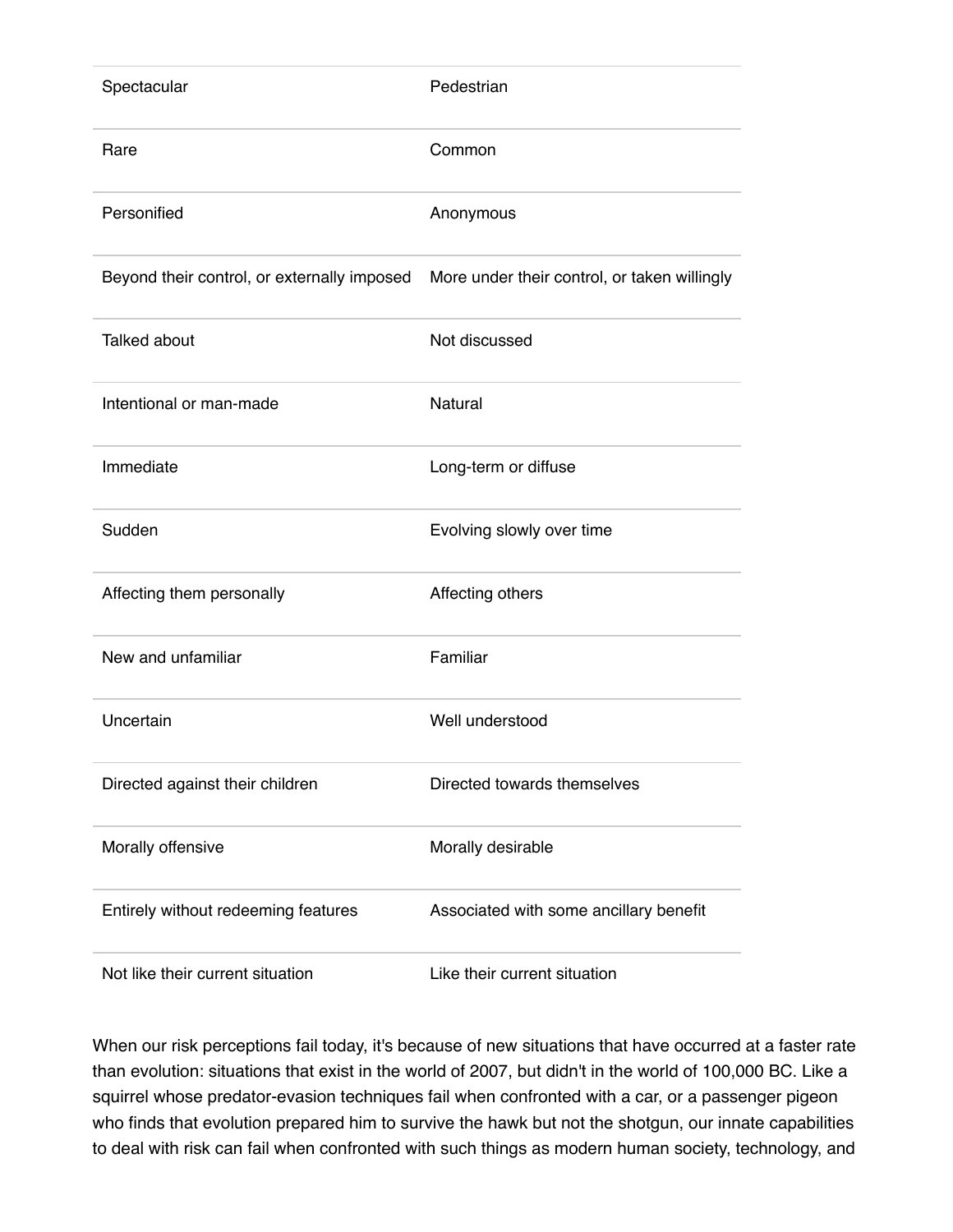the media. And, even worse, they can be made to fail by others--politicians, marketers, and so on- who exploit our natural failures for their gain.

To understand all of this, we first need to understand the brain.

### Risk and the Brain

The human brain is a fascinating organ, but an absolute mess. Because it has evolved over millions of years, there are all sorts of processes jumbled together rather than logically organized. Some of the processes are optimized for only certain kinds of situations, while others don't work as well as they could. And there's some duplication of effort, and even some conflicting brain processes.

Assessing and reacting to risk is one of the most important things a living creature has to deal with, and there's a very primitive part of the brain that has that job. It's the amygdala, and it sits right above the brainstem, in what's called the medial temporal lobe. The amygdala is responsible for processing base emotions that come from sensory inputs, like anger, avoidance, defensiveness, and fear. It's an old part of the brain, and seems to have originated in early fishes. When an animal--lizard, bird, mammal, even you--sees, hears, or feels something that's a potential danger, the amygdala is what reacts immediately. It's what causes adrenaline and other hormones to be pumped into your bloodstream, triggering the fight-or-flight response, causing increased heart rate and beat force, increased muscle tension, and sweaty palms.

This kind of thing works great if you're a lizard or a lion. Fast reaction is what you're looking for; the faster you can notice threats and either run away from them or fight back, the more likely you are to live to reproduce.

But the world is actually more complicated than that. Some scary things are not really as risky as they seem, and others are better handled by staying in the scary situation to set up a more advantageous future response. This means that there's an evolutionary advantage to being able to hold off the reflexive fight-or-flight response while you work out a more sophisticated analysis of the situation and your options for dealing with it.

We humans have a completely different pathway to deal with *analyzing* risk. It's the neocortex, a more advanced part of the brain that developed very recently, evolutionarily speaking, and only appears in mammals. It's intelligent and analytic. It can reason. It can make more nuanced trade-offs. It's also much slower.

So here's the first fundamental problem: we have two systems for reacting to risk--a primitive intuitive system and a more advanced analytic system--and they're operating in parallel. And it's hard for the neocortex to contradict the amygdala.

In his book *Mind Wide Open*, Steven Johnson relates an incident when he and his wife lived in an apartment and a large window blew in during a storm. He was standing right beside it at the time and heard the whistling of the wind just before the window blew. He was lucky--a foot to the side and he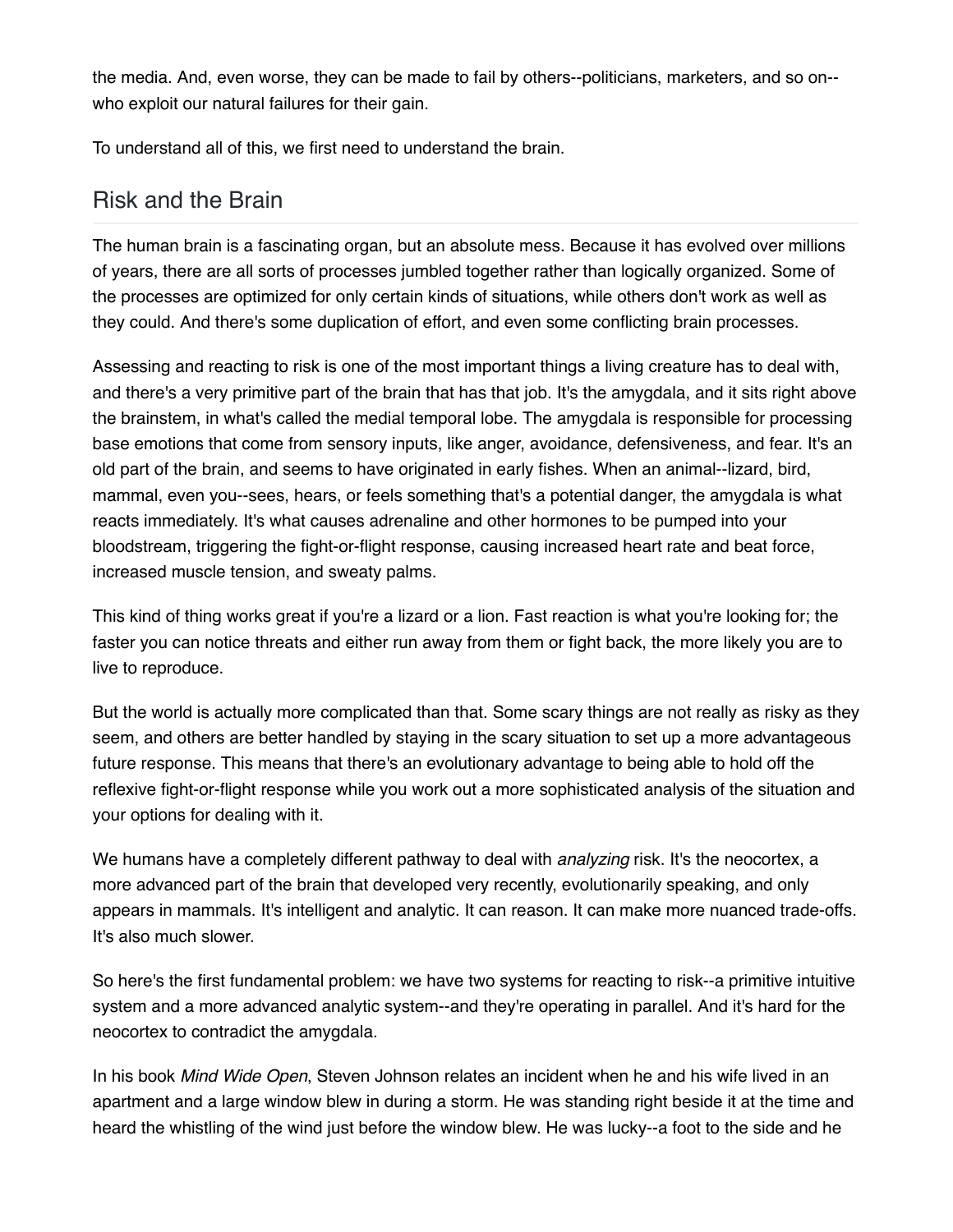But ever since that June storm, a new fear has entered the mix for me: the sound of wind whistling through a window. I know now that our window blew in because it had been installed improperly…. I am entirely convinced that the window we have now is installed correctly, and I trust our superintendent when he says that it is designed to withstand hurricane-force winds. In the five years since that June, we have weathered dozens of storms that produced gusts comparable to the one that blew it in, and the window has performed flawlessly.

I know all these facts--and yet when the wind kicks up, and I hear that whistling sound, I can feel my adrenaline levels rise…. Part of my brain--the part that feels most *me*-like, the part that has opinions about the world and decides how to act on those opinions in a rational way--knows that the windows are safe…. But another part of my brain wants to barricade myself in the bathroom all over again.<sup>7</sup>

There's a good reason evolution has wired our brains this way. If you're a higher-order primate living in the jungle and you're attacked by a lion, it makes sense that you develop a lifelong fear of lions, or at least fear lions more than another animal you haven't personally been attacked by. From a risk/reward perspective, it's a good trade-off for the brain to make, and--if you think about it--it's really no different than your body developing antibodies against, say, chicken pox based on a single exposure. In both cases, your body is saying: "This happened once, and therefore it's likely to happen again. And when it does, I'll be ready." In a world where the threats are limited--where there are only a few diseases and predators that happen to affect the small patch of earth occupied by your particular tribe--it works.

Unfortunately, the brain's fear system doesn't scale the same way the body's immune system does. While the body can develop antibodies for hundreds of diseases, and those antibodies can float around in the bloodstream waiting for a second attack by the same disease, it's harder for the brain to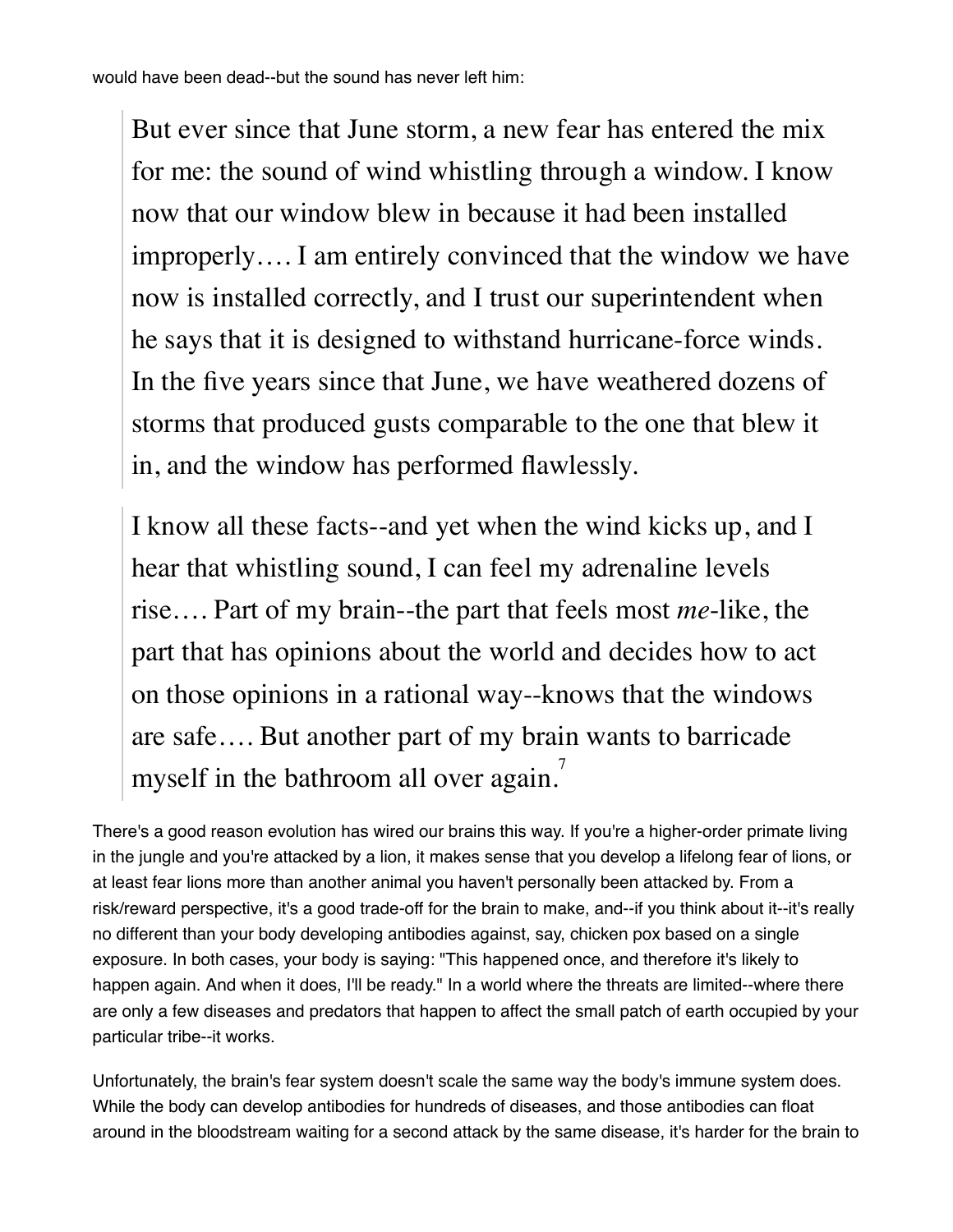deal with a multitude of lifelong fears.

All this is about the amygdala. The second fundamental problem is that because the analytic system in the neocortex is so new, it still has a lot of rough edges evolutionarily speaking. Psychologist Daniel Gilbert has a great quotation that explains this:

The brain is a beautifully engineered get-out-of-the-way machine that constantly scans the environment for things out of whose way it should right now get. That's what brains did for several hundred million years--and then, just a few million years ago, the mammalian brain learned a new trick: to predict the timing and location of dangers before they actually happened.

Our ability to duck that which is not yet coming is one of the brain's most stunning innovations, and we wouldn't have dental floss or  $401(k)$  plans without it. But this innovation is in the early stages of development. The application that allows us to respond to visible baseballs is ancient and reliable, but the addon utility that allows us to respond to threats that loom in an unseen future is still in beta testing. 8

A lot of what I write in the following sections are examples of these newer parts of the brain getting things wrong.

And it's not just risks. People are not computers. We don't evaluate security trade-offs mathematically, by examining the relative probabilities of different events. Instead, we have shortcuts, rules of thumb, stereotypes, and biases--generally known as "heuristics." These heuristics affect how we think about risks, how we evaluate the probability of future events, how we consider costs, and how we make trade-offs. We have ways of generating close-to-optimal answers quickly with limited cognitive capabilities. Don Norman's wonderful essay, "Being Analog," provides a great background for all this. $^\circ$ 

Daniel Kahneman, who won a Nobel Prize in Economics for some of this work, talks about humans having two separate cognitive systems: one that intuits and one that reasons: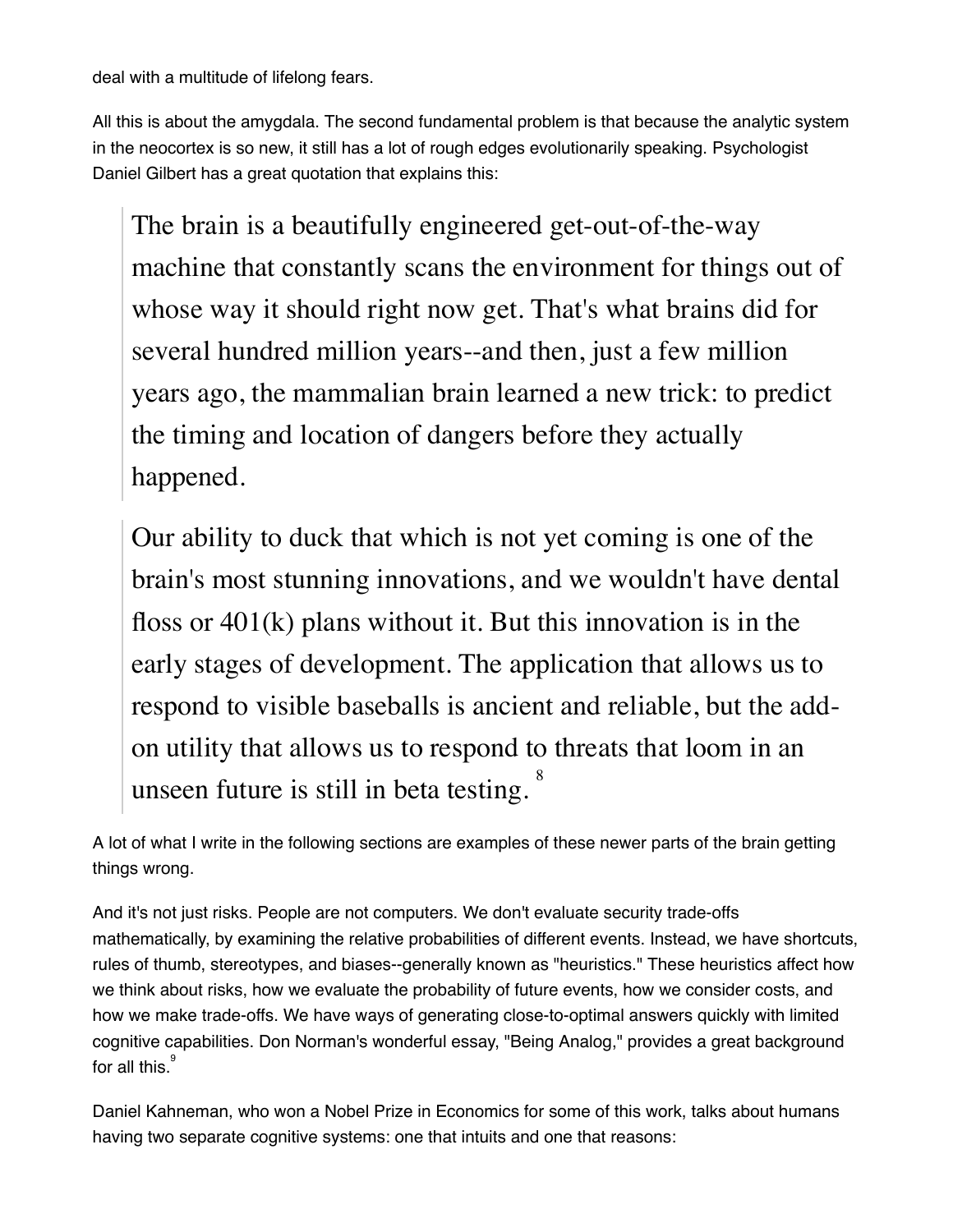The operations of System 1 are typically fast, automatic, effortless, associative, implicit (not available to introspection), and often emotionally charged; they are also governed by habit and therefore difficult to control or modify. The operations of System 2 are slower, serial, effortful, more likely to be consciously monitored and deliberately controlled; they are also relatively flexible and potentially rule governed.<sup>10</sup>

When you read about the heuristics I describe below, you can find evolutionary reasons for why they exist. And most of them are still very useful.<sup>11</sup> The problem is that they can fail us, especially in the context of a modern society. Our social and technological evolution has vastly outpaced our evolution as a species, and our brains are stuck with heuristics that are better suited to living in primitive and small family groups.

And when those heuristics fail, our feeling of security diverges from the reality of security.

#### Risk Heuristics

The first, and most common, area that can cause the feeling of security to diverge from the reality of security is the perception of risk. Security is a trade-off, and if we get the severity of the risk wrong, we're going to get the trade-off wrong. We can do this both ways, of course. We can underestimate some risks, like the risk of automobile accidents. Or we can overestimate some risks, like the risk of a stranger sneaking into our home at night and kidnapping our child. How we get the risk wrong--when we overestimate and when we underestimate--is governed by a few specific brain heuristics.

#### Prospect Theory

Here's an experiment that illustrates a particular pair of heuristics.<sup>12</sup> Subjects were divided into two groups. One group was given the choice of these two alternatives:

- Alternative A: A sure gain of \$500.
- Alternative B: A 50% chance of gaining \$1,000.

The other group was given the choice of:

- Alternative C: A sure loss of \$500.
- Alternative D: A 50% chance of losing \$1,000.

These two trade-offs aren't the same, but they're very similar. And traditional economics predicts that the difference doesn't make a difference.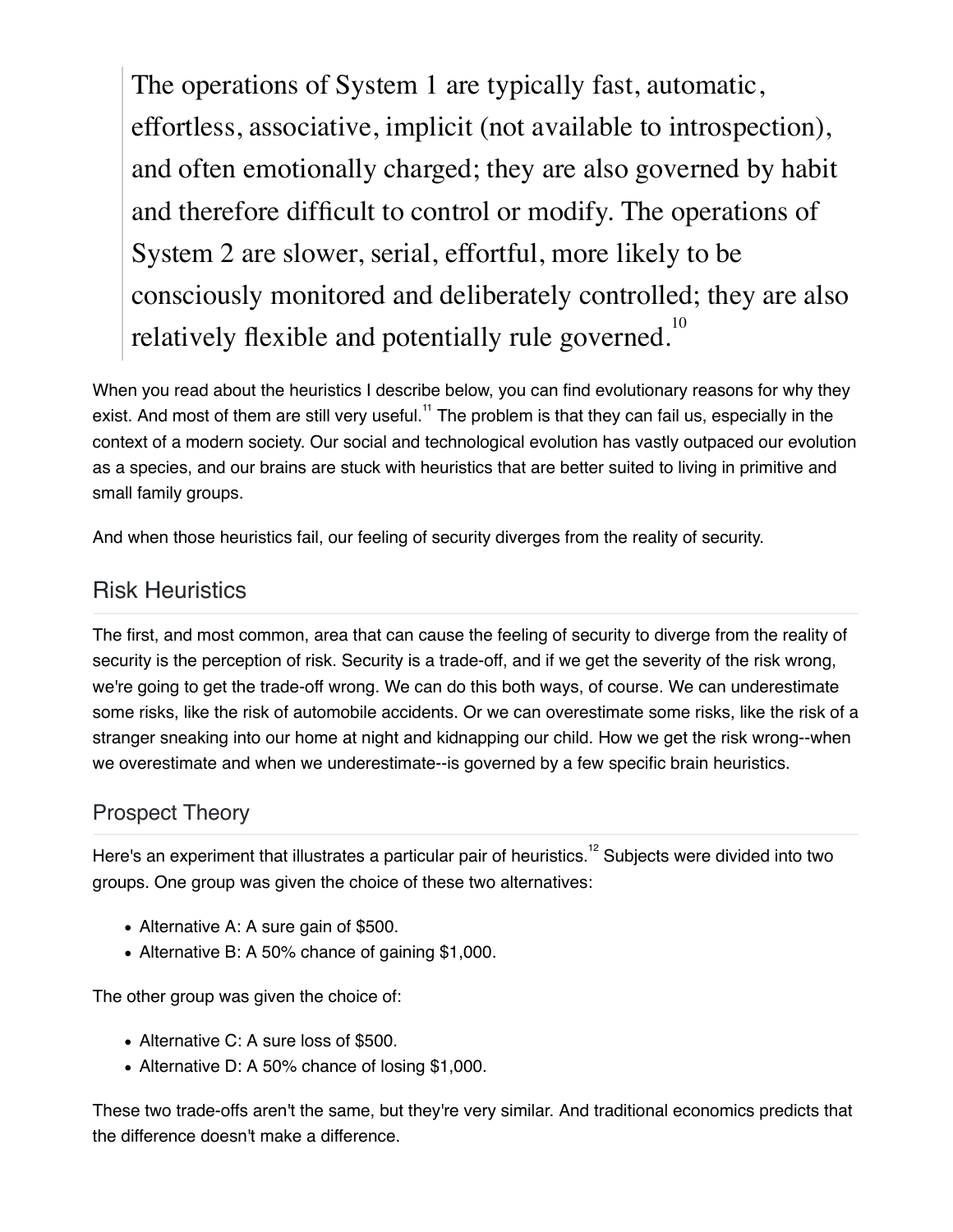Traditional economics is based on something called "utility theory," which predicts that people make trade-offs based on a straightforward calculation of relative gains and losses. Alternatives A and B have the same expected utility:  $+$ \$500. And alternatives C and D have the same expected utility: -\$500. Utility theory predicts that people choose alternatives A and C with the same probability and alternatives B and D with the same probability. Basically, some people prefer sure things and others prefer to take chances. The fact that one is gains and the other is losses doesn't affect the mathematics, and therefore shouldn't affect the results.

But experimental results contradict this. When faced with a gain, most people (84%) chose Alternative A (the sure gain) of \$500 over Alternative B (the risky gain). But when faced with a loss, most people (70%) chose Alternative D (the risky loss) over Alternative C (the sure loss).

The authors of this study explained this difference by developing something called "prospect theory." Unlike utility theory, prospect theory recognizes that people have subjective values for gains and losses. In fact, humans have evolved a pair of heuristics that they apply in these sorts of trade-offs. The first is that a sure gain is better than a chance at a greater gain. ("A bird in the hand is better than two in the bush.") And the second is that a sure loss is worse than a chance at a greater loss. Of course, these are not rigid rules--given a choice between a sure \$100 and a 50% chance at \$1,000,000, only a fool would take the \$100--but all things being equal, they do affect how we make trade-offs.

Evolutionarily, presumably it is a better survival strategy to--all other things being equal, of course- accept small gains rather than risking them for larger ones, and risk larger losses rather than accepting smaller losses. Lions chase young or wounded wildebeest because the investment needed to kill them is lower. Mature and healthy prey would probably be more nutritious, but there's a risk of missing lunch entirely if it gets away. And a small meal will tide the lion over until another day. Getting through today is more important than the possibility of having food tomorrow.

Similarly, it is evolutionarily better to risk a larger loss than to accept a smaller loss. Because animals tend to live on the razor's edge between starvation and reproduction, any loss of food--whether small or large--can be equally bad. That is, both can result in death. If that's true, the best option is to risk everything for the chance at no loss at all.

These two heuristics are so powerful that they can lead to logically inconsistent results. Another experiment, the Asian disease problem, illustrates that.<sup>13</sup> In this experiment, subjects were asked to imagine a disease outbreak that is expected to kill 600 people, and then to choose between two alternative treatment programs. Then, the subjects were divided into two groups. One group was asked to choose between these two programs for the 600 people:

- Program A: "200 people will be saved."
- Program B: "There is a one-third probability that 600 people will be saved, and a two-thirds probability that no people will be saved."

The second group of subjects were asked to choose between these two programs: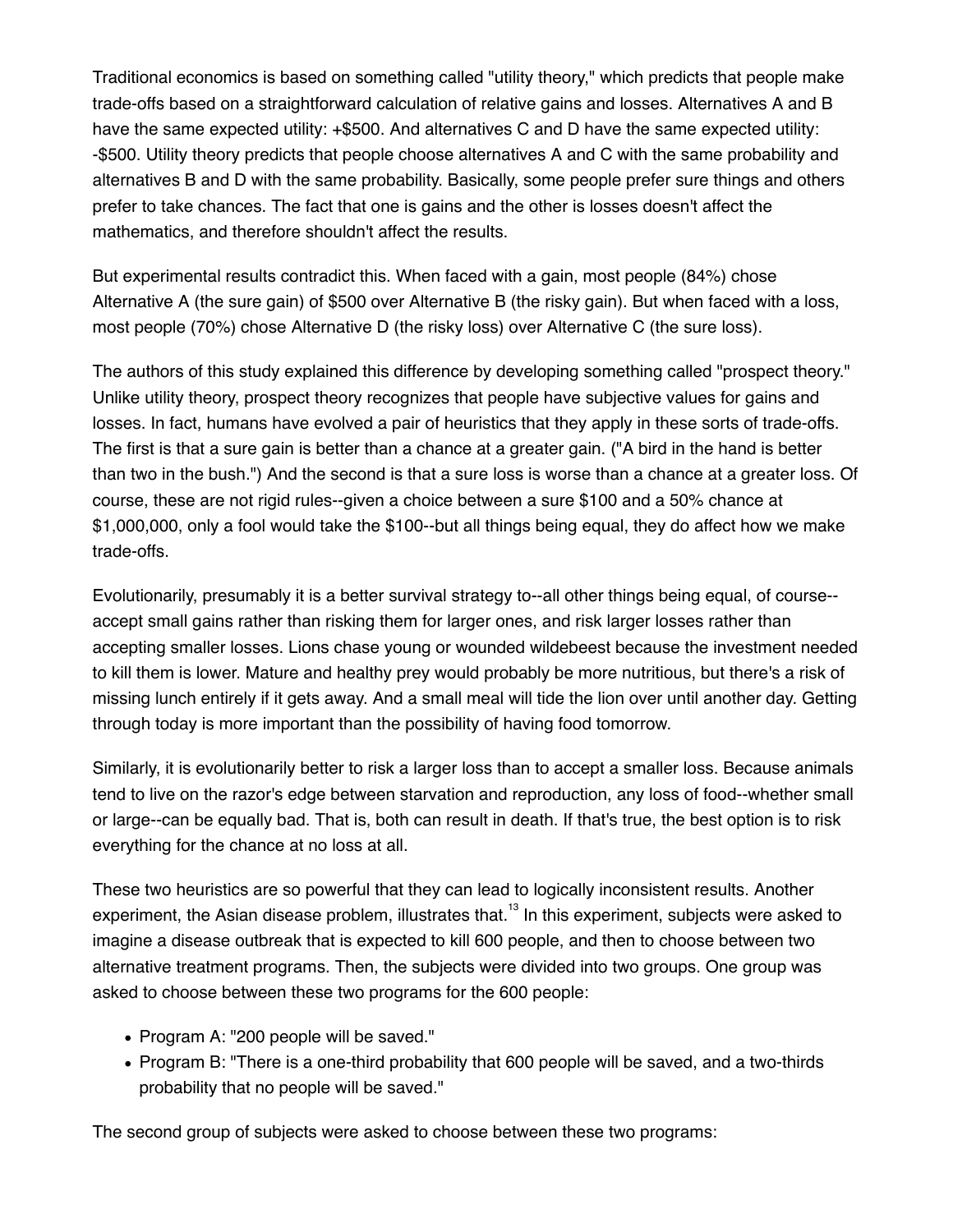- Program C: "400 people will die."
- Program D: "There is a one-third probability that nobody will die, and a two-thirds probability that 600 people will die."

Like the previous experiment, programs A and B have the same expected utility: 200 people saved and 400 dead, A being a sure thing and B being a risk. Same with Programs C and D. But if you read the two pairs of choices carefully, you'll notice that--unlike the previous experiment--they are exactly the same. A equals C, and B equals D. All that's different is that in the first pair they're presented in terms of a gain (lives saved), while in the second pair they're presented in terms of a loss (people dying).

Yet most people (72%) choose A over B, and most people (78%) choose D over C. People make very different trade-offs if something is presented as a gain than if something is presented as a loss.

Behavioral economists and psychologists call this a "framing effect": peoples' choices are affected by how a trade-off is framed. Frame the choice as a gain, and people will tend to be risk averse. But frame the choice as a loss, and people will tend to be risk seeking.

We'll see other framing effects later on.

Another way of explaining these results is that people tend to attach a greater value to changes closer to their current state than they do to changes further away from their current state. Go back to the first pair of trade-offs I discussed. In the first one, a gain from \$0 to \$500 is worth more than a gain from \$500 to \$1,000, so it doesn't make sense to risk the first \$500 for an even chance at a second \$500. Similarly, in the second trade-off, more value is lost from \$0 to -\$500 than from -\$500 to -\$1,000, so it makes sense for someone to accept an even chance at losing \$1,000 in an attempt to avoid losing \$500. Because gains and losses closer to one's current state are worth more than gains and losses further away, people tend to be risk averse when it comes to gains, but risk seeking when it comes to losses.

Of course, our brains don't do the math. Instead, we simply use the mental shortcut.

There are other effects of these heuristics as well. People are not only risk averse when it comes to gains and risk seeking when it comes to losses; people also value something more when it is considered as something that can be lost, as opposed to when it is considered as a potential gain. Generally, the difference is a factor of 2 to 2.5. $^{14}$ 

This is called the "endowment effect," and has been directly demonstrated in many experiments. In one,  $15$  half of a group of subjects were given a mug. Then, those who got a mug were asked the price at which they were willing to sell it, and those who didn't get a mug were asked what price they were willing to offer for one. Utility theory predicts that both prices will be about the same, but in fact, the median selling price was over twice the median offer.

In another experiment,  $16$  subjects were given either a pen or a mug with a college logo, both of roughly equal value. (If you read enough of these studies, you'll quickly notice two things. One,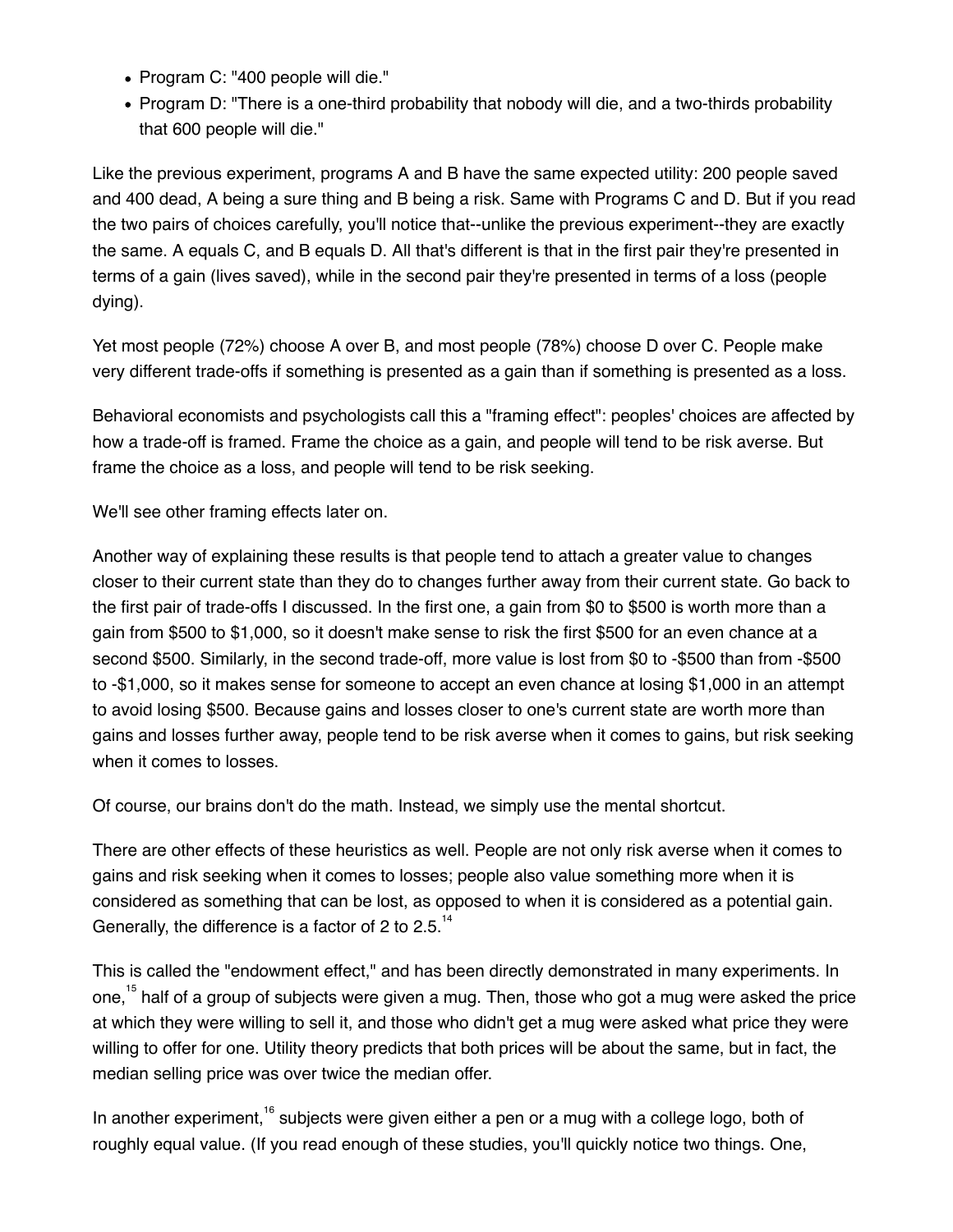college students are the most common test subject. And two, any necessary props are most commonly purchased from a college bookstore.) Then the subjects were offered the opportunity to exchange the item they received for the other. If the subjects' preferences had nothing to do with the item they received, the fraction of subjects keeping a mug should equal the fraction of subjects exchanging a pen for a mug, and the fraction of subjects keeping a pen should equal the fraction of subjects exchanging a mug for a pen. In fact, most people kept the item they received; only 22% of subjects traded.

And, in general, most people will reject an even-chance gamble (50% of winning, and 50% of losing) unless the possible win is at least twice the size of the possible loss.<sup>17</sup>

What does prospect theory mean for security trade-offs? While I haven't found any research that explicitly examines if people make security trade-offs in the same way they make economic tradeoffs, it seems reasonable to me that they do at least in part. Given that, prospect theory implies two things. First, it means that people are going to trade off more for security that lets them keep something they've become accustomed to--a lifestyle, a level of security, some functionality in a product or service--than they were willing to risk to get it in the first place. Second, when considering security gains, people are more likely to accept an incremental gain than a chance at a larger gain; but when considering security losses, they're more likely to risk a larger loss than accept the certainty of a small one.

#### Other Biases that Affect Risk

We have other heuristics and biases about risks. One common one is called "optimism bias": we tend to believe that we'll do better than most others engaged in the same activity. This bias is why we think car accidents happen only to other people, and why we can at the same time engage in risky behavior while driving and yet complain about others doing the same thing. It's why we can ignore network security risks while at the same time reading about other companies that have been breached. It's why we think we can get by where others failed.

Basically, animals have evolved to underestimate loss. Because those who experience the loss tend not to survive, those of us remaining have an evolved experience that losses *don't* happen and that it's okay to take risks. In fact, some have theorized that people have a "risk thermostat," and seek an optimal level of risk regardless of outside circumstances.<sup>18</sup> By that analysis, if something comes along to reduce risk--seat belt laws, for example--people will compensate by driving more recklessly.

And it's not just that we don't think bad things can happen to us, we--all things being equal--believe that good outcomes are more probable than bad outcomes. This bias has been repeatedly illustrated in all sorts of experiments, but I think this one is particularly simple and elegant.<sup>19</sup>

Subjects were shown cards, one after another, with either a cartoon happy face or a cartoon frowning face. The cards were random, and the subjects simply had to guess which face was on the next card before it was turned over.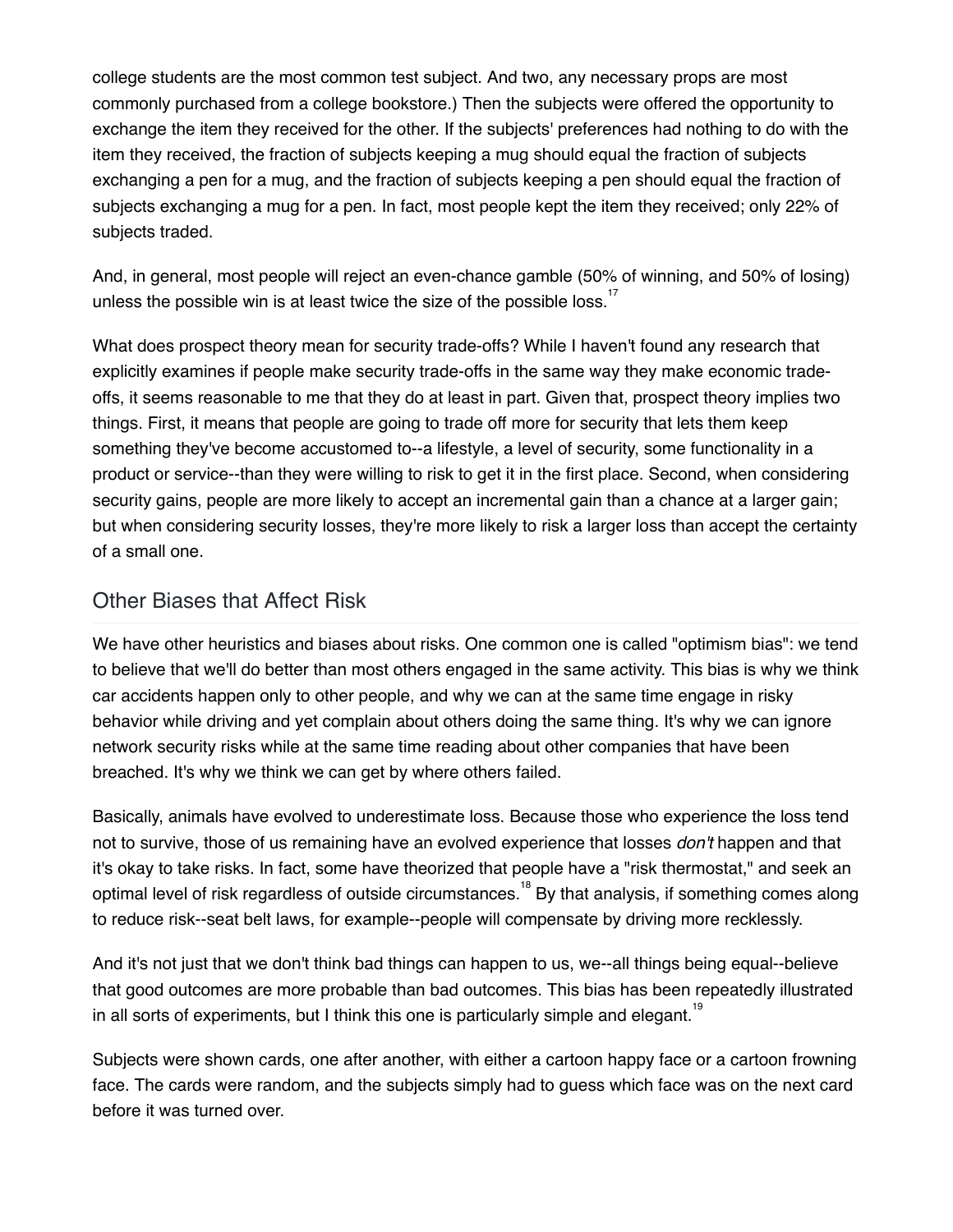For half the subjects, the deck consisted of 70% happy faces and 30% frowning faces. Subjects faced with this deck were very accurate in guessing the face type; they were correct 68% of the time. The other half was tested with a deck consisting of 30% happy faces and 70% frowning faces. These subjects were much less accurate with their guesses, only predicting the face type 58% of the time. Subjects' preference for happy faces reduced their accuracy.

In a more realistic experiment, $2^{\circ}$  students at Cook College were asked "Compared to other Cook students--the same sex as you--what do you think are the chances that the following events will happen to you?" They were given a list of 18 positive and 24 negative events, like getting a good job after graduation, developing a drinking problem, and so on. Overall, they considered themselves 15% more likely than others to experience positive events, and 20% less likely than others to experience negative events.

The literature also discusses a "control bias," where people are more likely to accept risks if they feel they have some control over them. To me, this is simply a manifestation of the optimism bias, and not a separate bias.

Another bias is the "affect heuristic," which basically says that an automatic affective valuation--I've seen it called "the emotional core of an attitude"--is the basis for many judgments and behaviors about it. For example, a study of people's reactions to 37 different public causes showed a very strong correlation between 1) the importance of the issues, 2) support for political solutions, 3) the size of the donation that subjects were willing to make, and 4) the moral satisfaction associated with those donations. $^{21}$  The emotional reaction was a good indicator of all of these different decisions.

With regard to security, the affect heuristic says that an overall good feeling toward a situation leads to a lower risk perception, and an overall bad feeling leads to a higher risk perception. This seems to explain why people tend to underestimate risks for actions that also have some ancillary benefit- smoking, skydiving, and such--but also has some weirder effects.

In one experiment, $22$  subjects were shown either a happy face, a frowning face, or a neutral face, and then a random Chinese ideograph. Subjects tended to prefer ideographs they saw after the happy face, even though the face was flashed for only ten milliseconds and they had no conscious memory of seeing it. That's the affect heuristic in action.

Another bias is that we are especially tuned to risks involving people. Daniel Gilbert again:<sup>23</sup>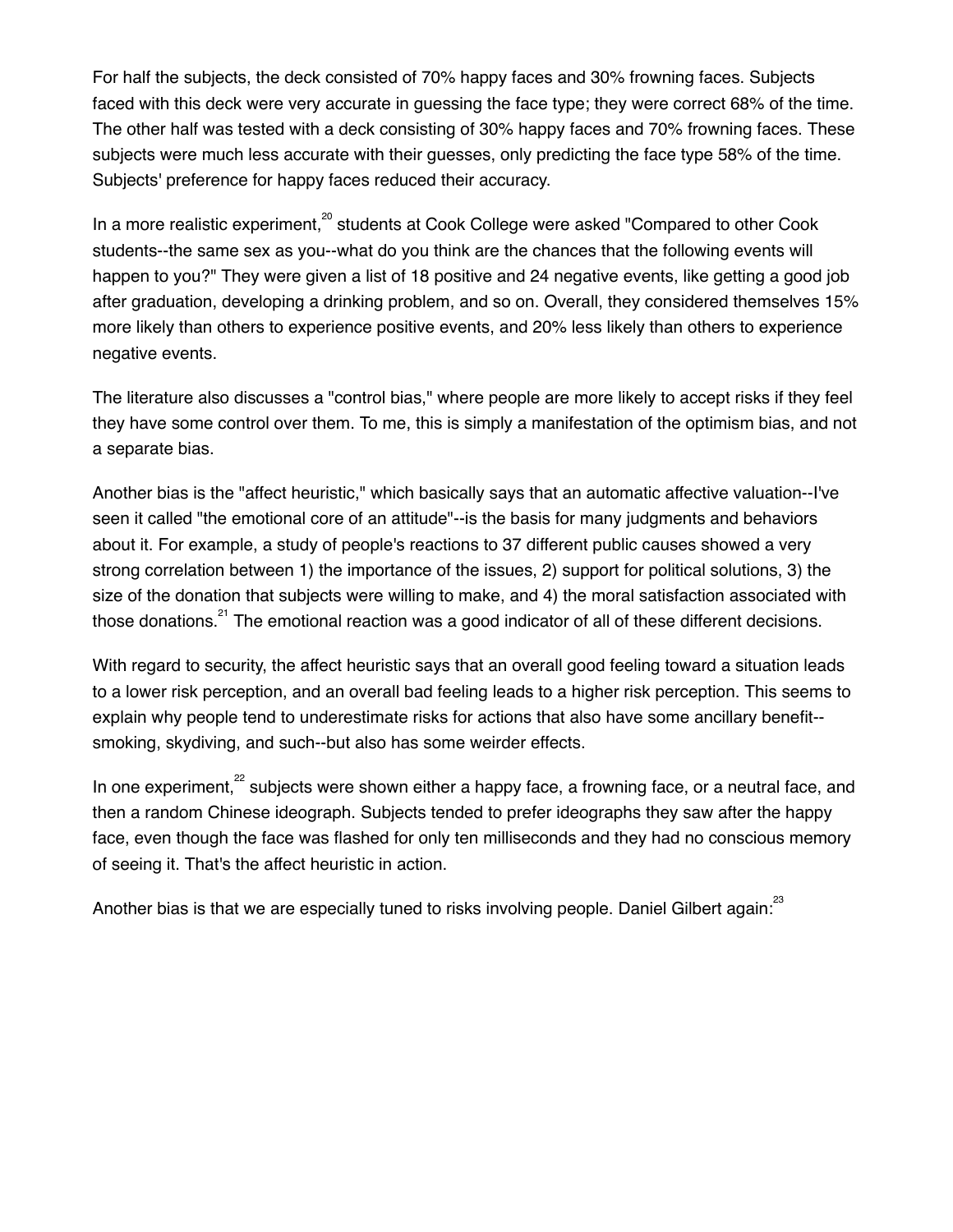We are social mammals whose brains are highly specialized for thinking about others. Understanding what others are up to- what they know and want, what they are doing and planning- has been so crucial to the survival of our species that our brains have developed an obsession with all things human. We think about people and their intentions; talk about them; look for and remember them.

In one experiment, $24$  subjects were presented data about different risks occurring in state parks: risks from people, like purse snatching and vandalism, and natural-world risks, like cars hitting deer on the roads. Then, the subjects were asked which risk warranted more attention from state park officials.

Rationally, the risk that causes the most harm warrants the most attention, but people uniformly rated risks from other people as more serious than risks from deer. Even if the data indicated that the risks from deer were greater than the risks from other people, the people-based risks were judged to be more serious. It wasn't until the researchers presented the damage from deer as enormously higher than the risks from other people that subjects decided it deserved more attention.

People are also especially attuned to risks involving their children. This also makes evolutionary sense. There are basically two security strategies life forms have for propagating their genes. The first, and simplest, is to produce a lot of offspring and hope that some of them survive. Lobsters, for example, can lay 10,000 to 20,000 eggs at a time. Only ten to twenty of the hatchlings live to be four weeks old, but that's enough. The other strategy is to produce only a few offspring, and lavish attention on them. That's what humans do, and it's what allows our species to take such a long time to reach maturity. (Lobsters, on the other hand, grow up quickly.) But it also means that we are particularly attuned to threats to our children, children in general, and even other small and cute creatures. 25

There is a lot of research on people and their risk biases. Psychologist Paul Slovic seems to have made a career studying them. $^{26}$  But most of the research is anecdotal, and sometimes the results seem to contradict each other. I would be interested in seeing not only studies about particular heuristics and when they come into play, but how people deal with instances of contradictory heuristics. Also, I would be very interested in research into how these heuristics affect behavior in the context of a strong fear reaction: basically, when these heuristics can override the amygdala and when they can't.

# Probability Heuristics

The second area that can contribute to bad security trade-offs is probability. If we get the probability